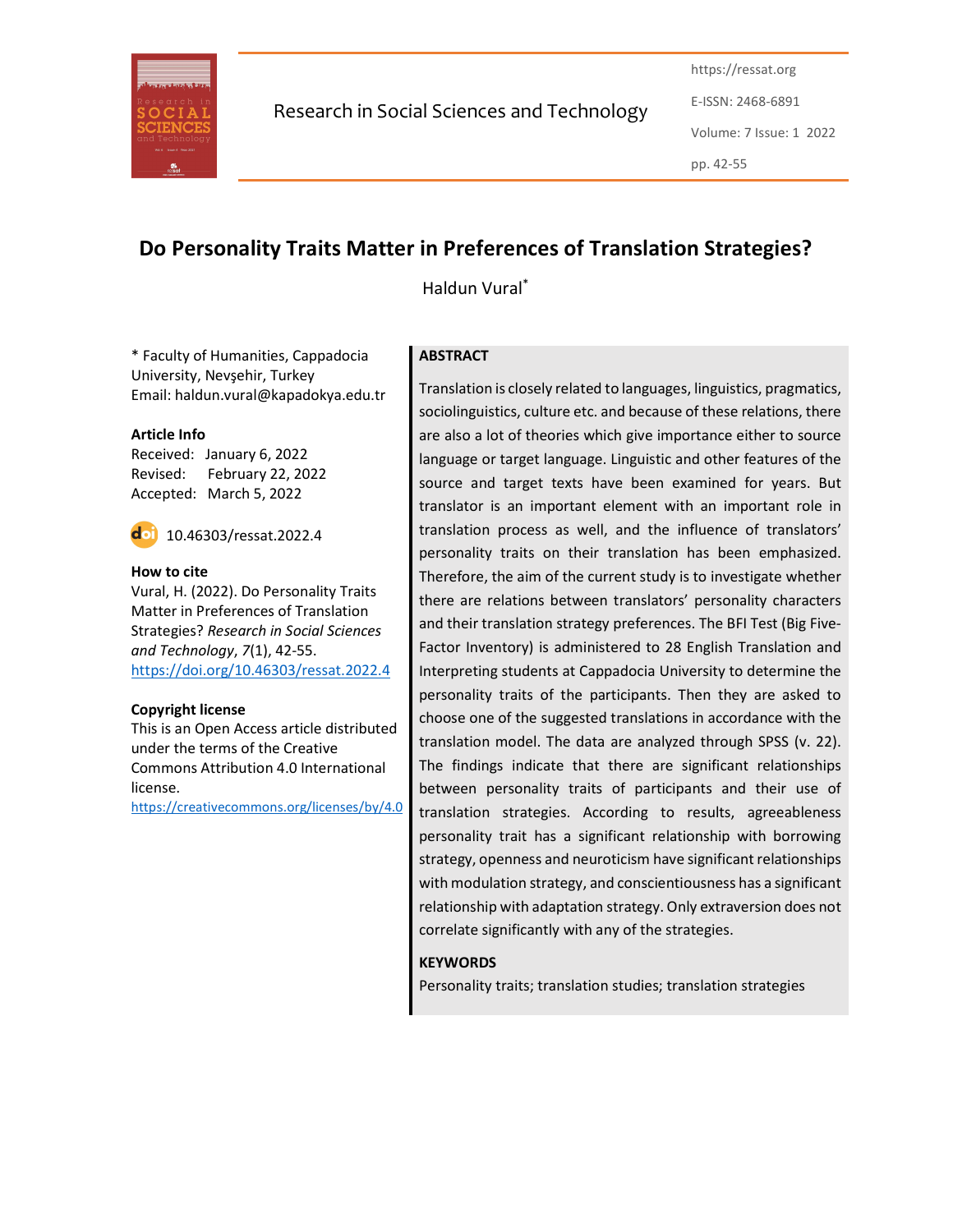# **INTRODUCTION**

Translation studies have kept features of source and target languages, linguistics, pragmatics, sociolinguistics, culture etc. in the center. There have been many translation theories; some of them regard source texts as starting point and some give importance to target texts, that's to say to texts produced in the target language by the translators. Translation process also includes translators who produce the target texts. Translators may apply many methods to translate different texts. This means that translators approach a text with appropriate methods and have the best translation at the end. The skills, knowledge and experience of the translator have important roles in the end product. However, it may be important to take the role and personality traits of translators. It can be suggested that the investigations on relationships between the personality traits of translators and their individual preferences in translation have been very recent. According to Reiss (2000), a translator's personality type may affect her/his translation performance. For this reason, these subjective differences in personality traits result in various TL texts of the same SL texts. And again, according to Wuilmart (2007), besides their approaches and methods in translation, translators' preferences are affected by their personality traits as well. Hubscher-Davidson (2007) investigates the relationships between their performance and translators' personality traits and the results show that the personality traits of translators affect their behavior and as a result of this, their translations are also influenced by their personalities. In accordance with these developments, it may be important to investigate the relationships between personality traits of translators and their translation strategy preferences, because it seems obvious that personality traits are important in translation and translators' decision in their approaches to SL texts Therefore, this study investigates the relationships between translators' personality traits and their strategy-use preferences.

# REVIEW OF LITERATURE

According to Costa et al. (1995) personality characterizes the thinking, acting, and feeling of an individual in an enduring style. In old times personalities were classified according to the humours but later this evolved into adjectives which described personality traits of the people. The 1960s witnessed the emergence of five dimensions of personality which was called the Big Five. End of 1980s and 1990s witnessed the intense research on the Big Five which has been accepted and used as an important personality trait model to distinguish the dimensions of human personality; these are neuroticism, agreeableness, extraversion, openness, and conscientiousness (John et al., 1991). It has been proved that professional performances of people are influenced by their personalities (Avunduk, 2021; Barrick, 2005; Barrick & Mount, 1991; Barrick et al., 2001; Lounsbury et al., 2004; Ones et al., 2007; Rothstein & Goffin, 2006;). Personality traits are also important in education, in learning a foreign language, and they are important for various language skills (Başok & Sayer, 2020; Dewaele & Furnham, 1999; Gazioğlu & Güner, 2021; Guerra et al. 2020; Patimo & Lucero, 2021; Vural, 2017). For example, the study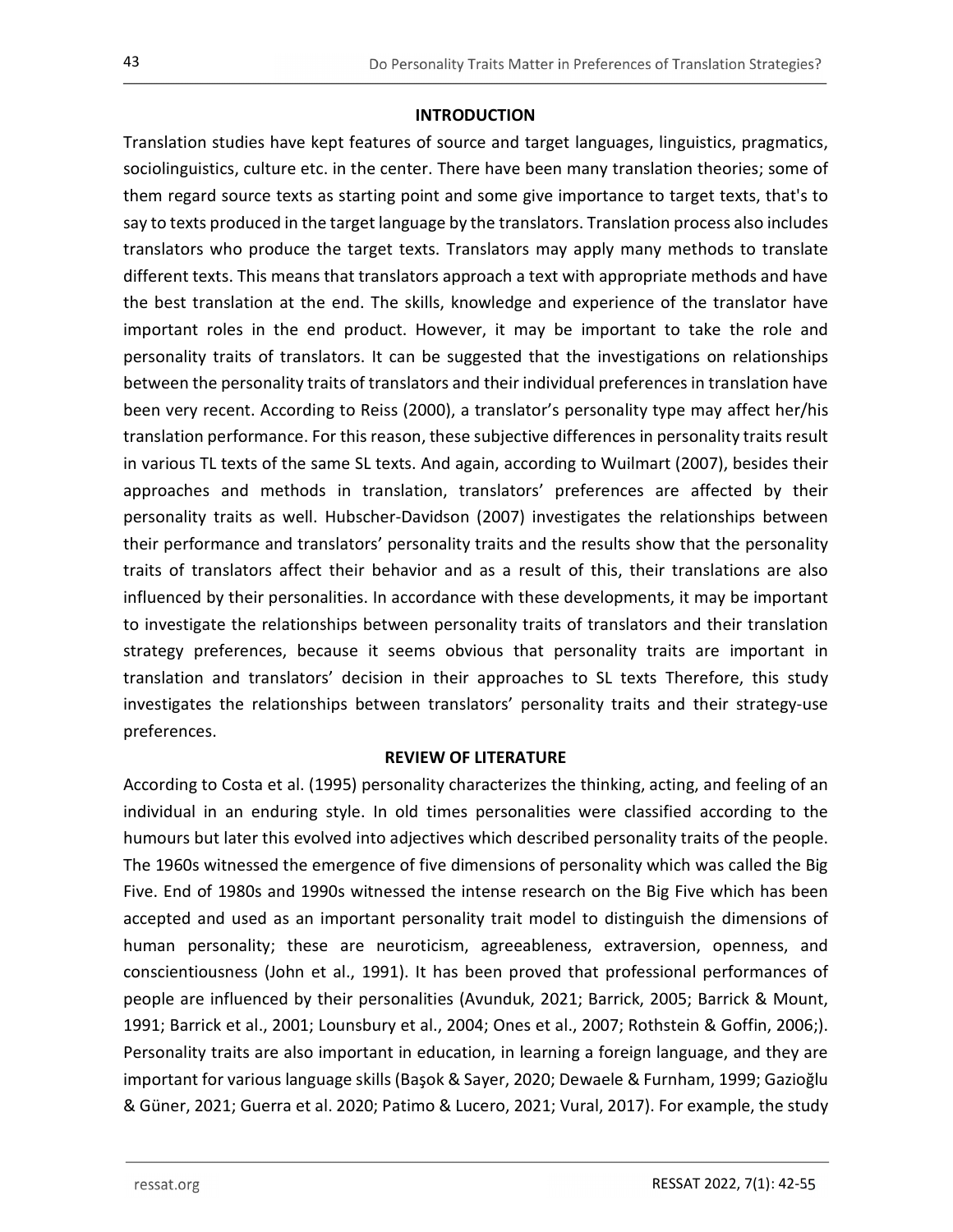done by Vural (2019; 2020) indicates a significant relationship between personality traits and learners' foreign language speaking anxiety and self-efficacy.

Knowledge development may depend on personal varieties as well. Personality traits can be accepted as noncognitive individual differences, and in accordance with these big five personality traits are related to academic success (O'Connor & Paunonen, 2007). Besides, neuroticism and extroversion are strongly related to affect (Eysenck & Eysenck, 1985; Costa & McCrae, 1992) and openness, agreeableness and conscientiousness are related to confidence and self-esteem (Watson & Clark, 1992).

Investigations on relationships between the personality traits and translators' performance have been new in the field. According to Reiss (2014), personality traits of translators are important during translation training, and each translator has different and personal ways and styles of translating. According to Wuilmart (2007), together with the elements which affect translator's decisions and preferences in his approach to the source language and source text and figuring out his methods of translation and the final text in target language, translator's personality traits can be among the other factors that influence translator's preferences. Translator's feelings and mood are directly related to his performance and the quality of the translated text.

A similar investigation was performed by Hubscher-Davidson (2007) about the performance and translator's personality. In this study she investigates the personality traits of the translators and how these traits may affect translators' decision-making process. According to the results, there are significant relations between translators' personality traits and their behaviors and decision making in translation.

Translators have different personality traits, and these traits may affect their decisions and behaviors in translating. Therefore, these individual differences may affect the translation process and their final products in target language are different from each other (Coba, 2007). For that reason, it may be suggested that the work of a translator is up to his personality traits and attitudes, and these personality traits may play a salient role in preferences, behaviors and success or failure of the translator in translation process.

#### Translation Procedures of Vinay and Darbelnet

Two French scholars, Jean Paul Vinay and John Darbelnet investigated the relations between linguistics and translation in 1950s. However, their studies were accepted as comparative literature because translation studies were not considered as a field of science in those years. Actually, they tried to find the differences between languages to understand both languages better through translation, and for that reason the contrastive linguistics term can be applied to their work as well. In their book 'Comparative Stylistics of French and English: A Methodology for Translation' Vinay and Darbelnet (1995) mention about seven direct or oblique translation procedures or processes. Direct ones are literal translation, borrowing and calque and these can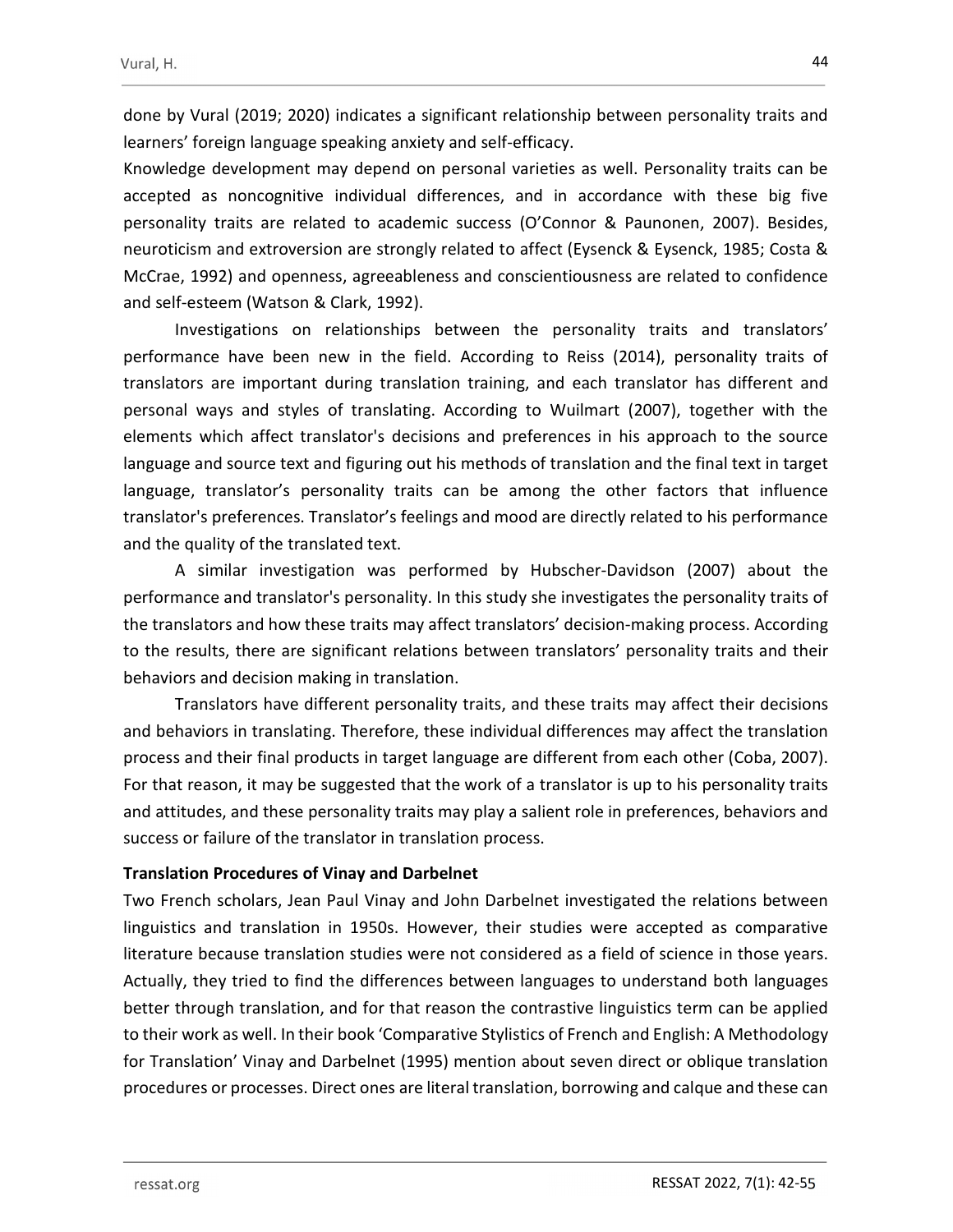be called as source-oriented procedures. And the oblique ones are transposition, modulation, equivalence, and adaptation. These seven procedures or as the following:

- Borrowing: This is maintaining a word in source language (SL) in the target language (TL). This may happen when there is no existing term in the target language to fill a metalinguistic gap in it.
- Calque: Sometimes some expressions in source language are translated literally into target language. This is called calque.
- Literal Translation: This is translating word for word from source language to target language with proper grammatical and idiomatic equivalence.
- Transposition: In transposition, word type in source language is changed into another word type in target language, such as changing nouns into verbs without any semantic change.
- Modulation: According to Vinay and Darbelnet this procedure can be used when the translations from other procedures sound awkward. Modulation may help translator to keep the meaning and accuracy of the source language and to be natural.
- Equivalence or idiomatic translation: Here the equivalence means cultural equivalence. A situation is expressed by two different texts from two different languages.
- Adaptation: Sometimes a translation may sound strange and unfamiliar in target language. It is similar to equivalence, but the translation must be relevant and meaningful to the originals.

# **METHODOLOGY**

# Model of the Study

Since this study needs comparative and correlational analysis, quantitative research design features have been applied. Empirical statements and methods are used in data collection in quantitative research (Cohen et al., 2013), and numerical data and their generalization to clusters of people for a particular circumstance are important (Babbie, 2015). Besides, the obtained data are analyzed in a correlational way; that is the correlation between translations strategies and participants personality traits. Therefore, relationships between more than two variables are investigated and according to the results, predictions are made to understand those relationships (Johnson & Christensen, 2004).

# The Sample

A sample can be accepted as a small unit of a population to illustrate the general situation of the participants. The participants of the current study were chosen according to their availability, accessibility, and proximity during the application of questionnaire; for that reason, the current sampling can be called as convenience sampling (Gay et al., 2011). The participants are 28 Translation-Interpreting Department sophomore and junior students. 22 of them are females and 6 are males from Cappadocia University in Turkey. They have already been acquainted with models and theories of translation during their studies. There was no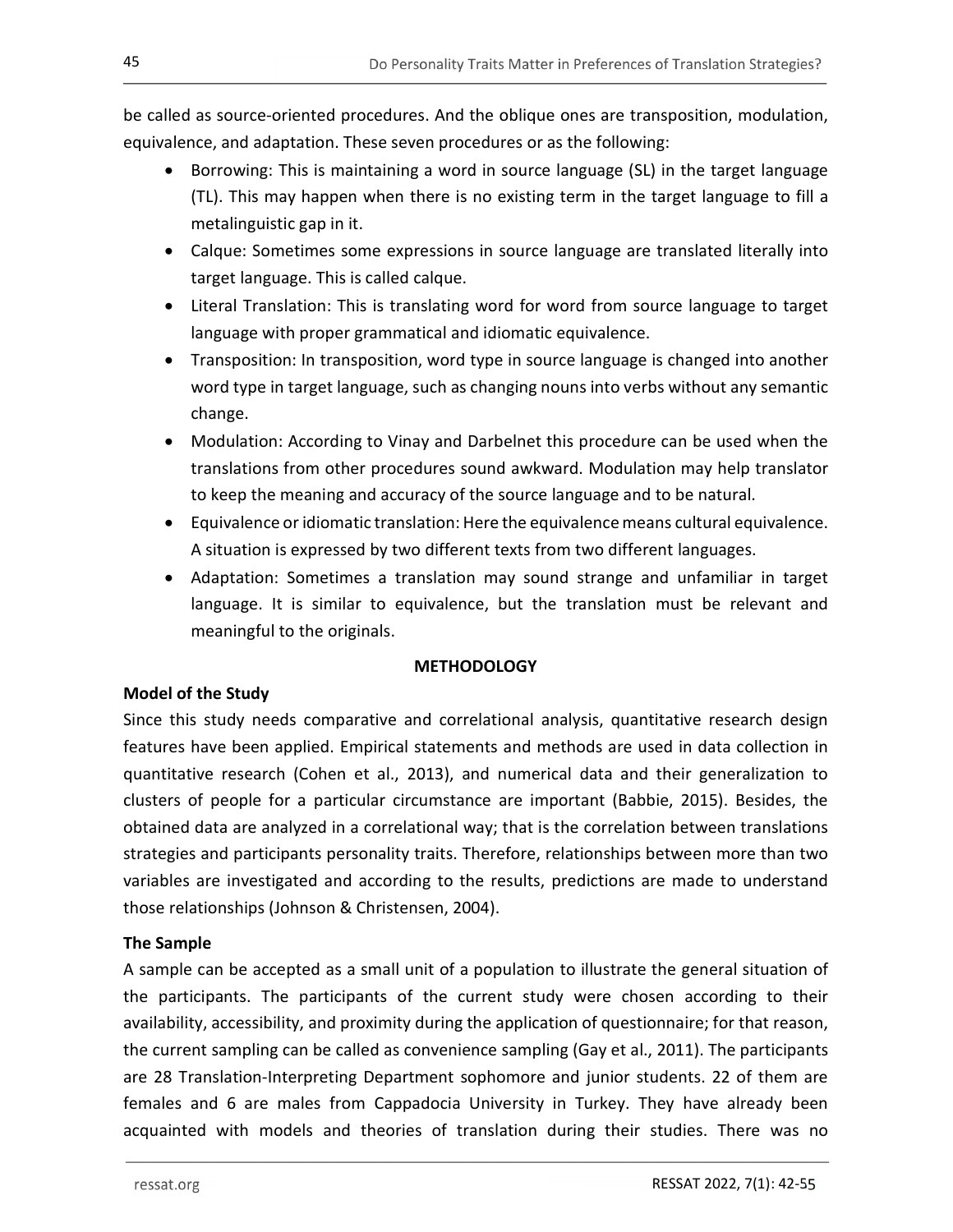intervention during the current research and the participants were assessed during Fall 2021 semester. Since all the questions in the questionnaire are answered fully and acceptably, the final n-size is 28.

### Research Instruments

# Instrument to Collect Data on Personality

The data are generated from the Big Five Inventory; Extraversion, Agreeableness, Conscientiousness, Neuroticism and Openness construct the big five personality traits. The participants answer the BFI questionnaire first. This Big Five Inventory has 44 short-phrase items to assess the personality traits of individuals (John et al., 1991; John & Srivastava, 1999; Benet-Martínez & John, 1998; John et al., 2008). It has a five-step scale from 1 'disagree strongly' to 5 'agree strongly'. It has an average above .83 reliability ranging from .79 to .88. the validity correlations are .88 for Extraversion; .81 for Openness; .84 for Neuroticism; .79 for Agreeableness and .47 for Conscientiousness, and it has totally an average of .82 (Rammstedt & John, 2005; 2007). For the current study the internal reliability of BFI is determined separately, and Cronbach's Alpha coefficient is calculated for each personality trait with the results of .62 for Agreeableness, .68 for Openness, .63 for Extraversion, .67 for Conscientiousness, and .62 for Neuroticism; and the average is .65. These results are enough for the current study to have a good internal consistency.

# Instrument to Collect Data on Translation

Seven strategies introduced by Vinay and Darblenet (1995) are taken into consideration to design to translate the source text sentences in the study. For the model of Vinay and Darblenet 7 sentences in Turkish (1 sentence for each of the translation strategies) and their English translations are prepared. Here 2 translated texts are assigned for every sentence, and totally there are 14 translated texts. Each strategy of Vinay and Darblenet's model is applied to only one translation, and the other is translated without any strategy. In other words, for each sentence two translations are given, one according to the related strategy and the other without any strategy. Later they are asked to choose one of the two translations to determine their translation strategies preferences. Cronbach's Alpha coefficient is calculated for Vinay and Darblenet's model in this study is 0.61. The participants are expected to have answered the questions accurately.

# Data Collection

The current study is quantitative study, and the data are collected through structured questionnaires. The questionnaires of current study contain dependent-independent variables such as personality traits and translation strategies. At the beginning of every questionnaire the aim and the content are explained for the participants. The survey is conducted by the researcher of the current study himself. Data are collected from sophomore and junior students attending Translation-Interpreting Department at Cappadocia University in Turkey. The current study does not require any data manipulations or experiment, and therefore, just two different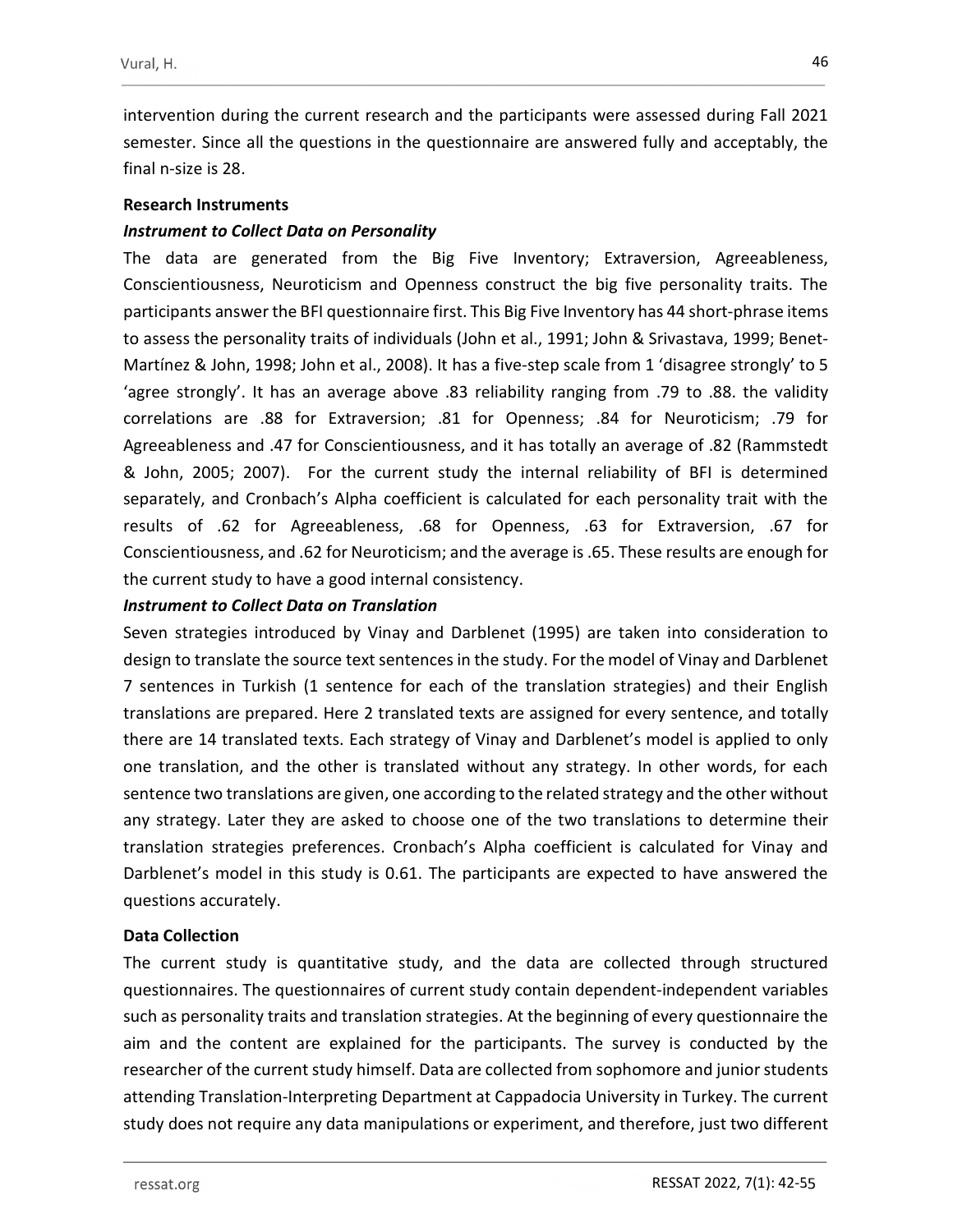questionnaires are applied. There was no intervention during the current research and the participants were assessed during Fall 2021 semester. Since all the questions in the questionnaire are answered fully and acceptably, the final n-size is 28.

### Data analysis

Data are collected through two inventories in two stages. First the participants give their responses to the Big Five Inventory in order to determine their personality traits. Then at the second stage, they are asked to choose one of the two English translations of a Turkish sentence; here, one out of the two translations is in accordance with a strategy of translation.

In the current study, participants are asked to indicate their agreement levels by the help of some statements, and this is called as interval scale (Pfeiffer et al., 2011). Interval scale is based on one questionnaire with 5 categories of Likert scale ranging from 1 (strong disagreement) to 5 (strong agreement) and 2, 3 and 4 indicating intermediate judgments. Accordingly, there is no right or wrong answer, and participants choose the number reflecting their thoughts best at one point of time; from this point of view, the current study can be accepted as a cross-sectional study as well. Then, the data are analyzed using the Statistic Package for Social Sciences (SPSS) version 22. The significant correlations or differences among variables are investigated through inferential statistics (correlation). And descriptive (means and standard deviations) statistics is applied to determine the personality traits of the participants.

First, the data quality and their accordance with the objectives are ensured through checking the questionnaires for any wrong sequences and any missing pages. Then, to increase the precision and accuracy and avoid illegible, insufficient, and uncertain responses from the questionnaires, data editing is applied (Naresh, 2019). It is seen that all questionnaires are completed properly and there is no incomplete information and parts in them, and therefore, all papers of 28 participants are included in the analysis. After this, data coding is performed, and then, coded data are transferred to the computer before the data analysis.

After calculating the mean scores, the internal consistencies of the questionnaires are examined through calculation of Cronbach's Alpha coefficients. Kolmogorov-Smirnov (KS) test is not applied to examine the normality because the sample number is below 100. Instead, the values of skewness and kurtosis are calculated since the sample number is below 50. According to the results, the z value is between -1.96 and +1.96; therefore, it is accepted that the data are distributed normally (Field, 2018).

Then, to find out any relationships between personality traits and translation strategies, Pearson product-moment correlation coefficient is computed because it is a tool to investigate the degree of associations between variables (Naresh, 2019).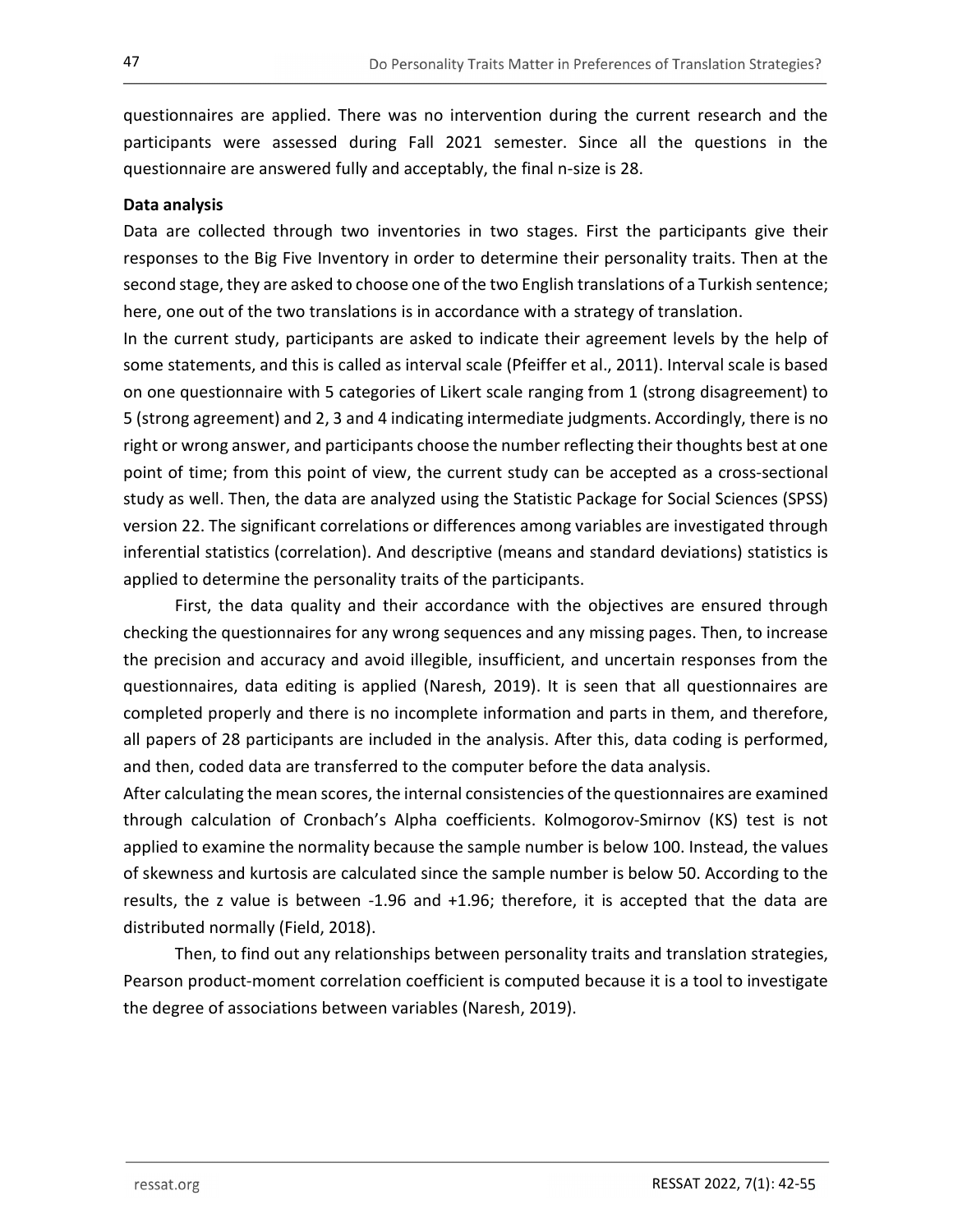### RESULTS

### Descriptive Results

Descriptive statistics is applied to the BFI so that the personality traits of the participants are determined. In the following table the minimums, maximums, means and standard deviations of personality traits of the participants can be found:

|                    | n  | Minimum | Maximum | Mean | Std. Deviation |  |
|--------------------|----|---------|---------|------|----------------|--|
| Agreeableness      | 28 | 1.56    | 5.00    | 3.67 | .56            |  |
| <b>Openness</b>    | 28 | 1.90    | 5.00    | 3.65 | .55            |  |
| Conscientiousness  | 28 | 1.67    | 5.00    | 3.58 | .59            |  |
| Extraversion       | 28 | 1.10    | 5.00    | 3.49 | .64            |  |
| <b>Neuroticism</b> | 28 | 1.00    | 4.88    | 2.48 | .62            |  |
| Total              | 28 |         |         |      |                |  |

Table 1. Descriptive Statistics of Personality Traits of the Participants

In the table above the mean scores of the BFI of participants can be seen. According to the analysis of their answers the BFI shows that the mean scores are Agreeableness ( $M = 3.67$ ), Openness (M = 3.65), Conscientiousness (M = 3.58), Extraversion (M = 3.49) and Neuroticism (M = 2.48). this table indicates that all participants have all the five personality traits. Most of them are agreeable and the least are neurotics.

# Hypothesis Testing Results

Then, the Pearson product-moment correlation coefficient between the personality traits of the participants and their Vinay and Darblenet's Model translation strategy preferences is calculated. Table 2 consists of these results below:

| <b>Variables</b>                                      | M            | <b>SD</b>  | $1 - B$         |                           | 2-C $3-L$ 4-T |              | 5- M             | $6-E$        | 7-A          |
|-------------------------------------------------------|--------------|------------|-----------------|---------------------------|---------------|--------------|------------------|--------------|--------------|
| Agreeableness <sup>a</sup><br>0.35                    | 3.67         |            | .56 **0.02 0.57 |                           | 0.68          | 0.62         | 0.30             | 0.84         |              |
| Openness <sup>a</sup><br>0.77                         | 3.65         | .55        | 0.93            | 0.31                      | 0.43          | 0.58         | $** 0.03$        |              | 0.97         |
| Conscientiousness <sup>a</sup> 3.58<br>$**0.01$       |              | .59        | 0.42            | 0.56                      | 0.17          | 0.43         | 0.19             | 0.27         |              |
| Extraversion <sup>a</sup><br>Neuroticism <sup>a</sup> | 3.49<br>2.48 | .64<br>.62 | 0.61            | 0.24<br>$0.11 \quad 0.83$ | 0.61<br>0.74  | 0.91<br>0.59 | 0.38<br>$**0.04$ | 0.26<br>0.43 | 0.43<br>0.69 |

Table 2. Correlations between the personality traits and translation strategy preferences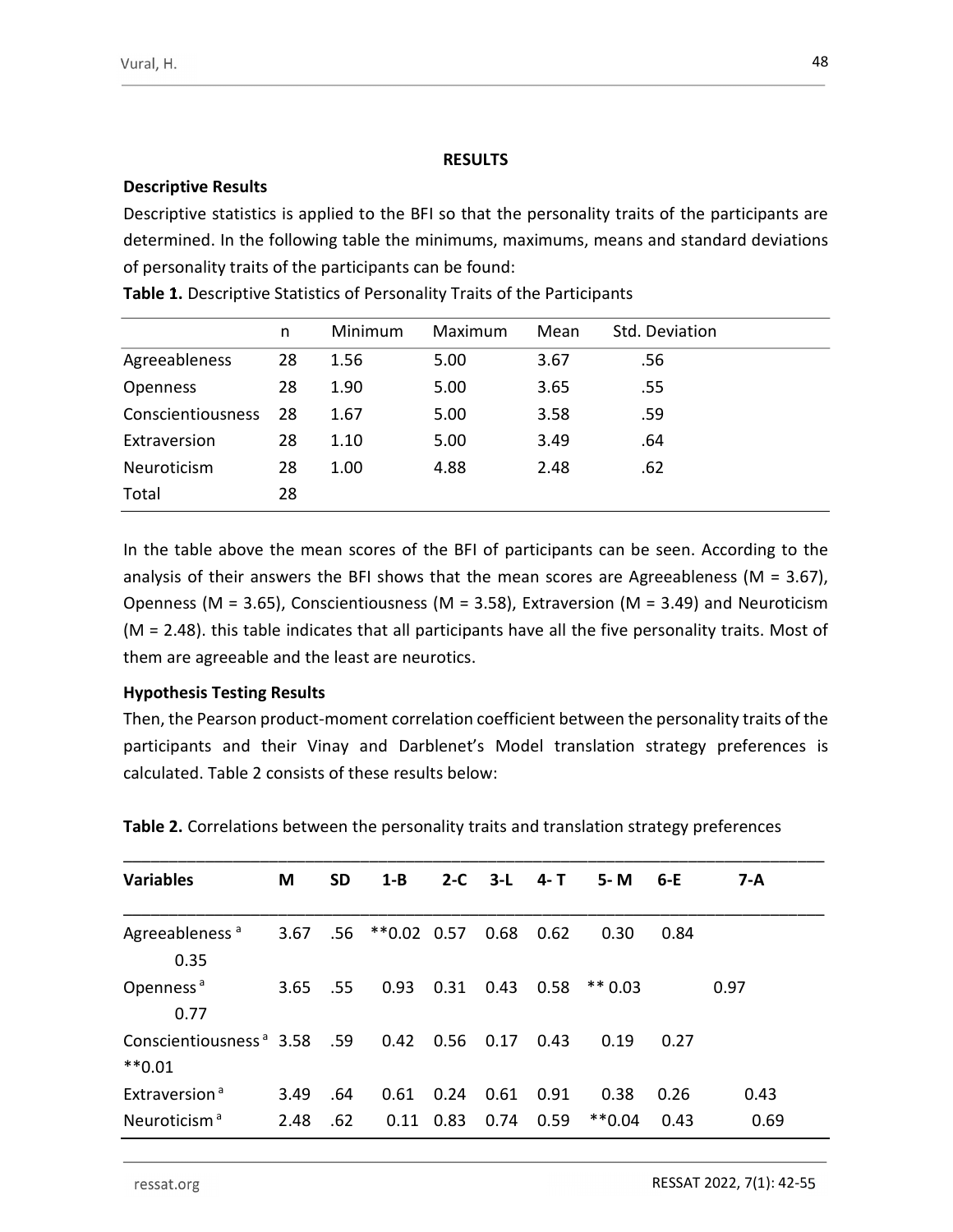### Note: a = 5-point Likert scale

#### \*\*  $p < .05$

This table shows the preferences of the participants according to Vinay and Darblenet's translation strategies. The participants should choose one translation of the two they are offered. Their answers and personality traits, i.e. the two variables, are correlated and computed.

According to the results, most of the variables are over .05, and this means that there is no significant correlation between these variables, and it is not possible to make any prediction about most variables. However, a few significant relations exist between the variables; the most significant predictors of preference strategies for the participants are Agreeableness (Beta = .02,  $p < .05$ ) for Borrowing strategy, Openness (Beta = .04,  $p < .05$ ) for Modulation strategy, Conscientiousness (Beta = .01,  $p < .05$ ) for Adaptation strategy and Neuroticism (Beta = .04,  $p <$ .05) for Modulation strategy. These four personality traits correlate with three strategies significantly and predict them, but Extraversion does not correlate significantly with any of the strategies. Besides, interestingly Openness and Neuroticism correlate and predict the same Modulation strategy according to the results.

#### **DISCUSSION**

There have been some studies about the relationships between translators' personality traits and translation performances (Hubscher-Davidson, 2009; Rammstedt et al., 2016). However, the aim of the current study is to find out the relationships between translators' personality traits of the participants and their strategy use preferences. These strategies are taken from Vinay and Darblenet's model. The results show that some of the personality traits, agreeableness, openness, conscientiousness, and neuroticism have significant relations with some of the participants' strategy preferences, borrowing, modulation, adaptation, and modulation respectively. However, most personality traits do not predict the preference strategies. These significant relationships indicate that more agreeableness, openness, conscientiousness, and neuroticism may mean more preferences of borrowing, modulation, adaptation strategies. In other words, all statistically significant correlational coefficients of the independent variables, i.e. personality traits, are positive and they are positively correlated with the dependent variables i.e. strategy preferences. This means that if there is a positive change in the independent variable, the dependent variable will change positively as well. According to the current study, when agreeableness, openness, conscientiousness, and neuroticism increase, the translators are more inclined to use borrowing, modulation, adaptation strategies in their translating processes.

Conscientiousness personality trait is closely associated with discipline, moral values and ethical principles, and conscientious people can cope with problems easily, fulfill their duties and think a lot carrying out (Neuman & Wright, 1999). In the current study, conscientiousness is positively correlated with adaptation strategy. Sometimes one phenomenon in source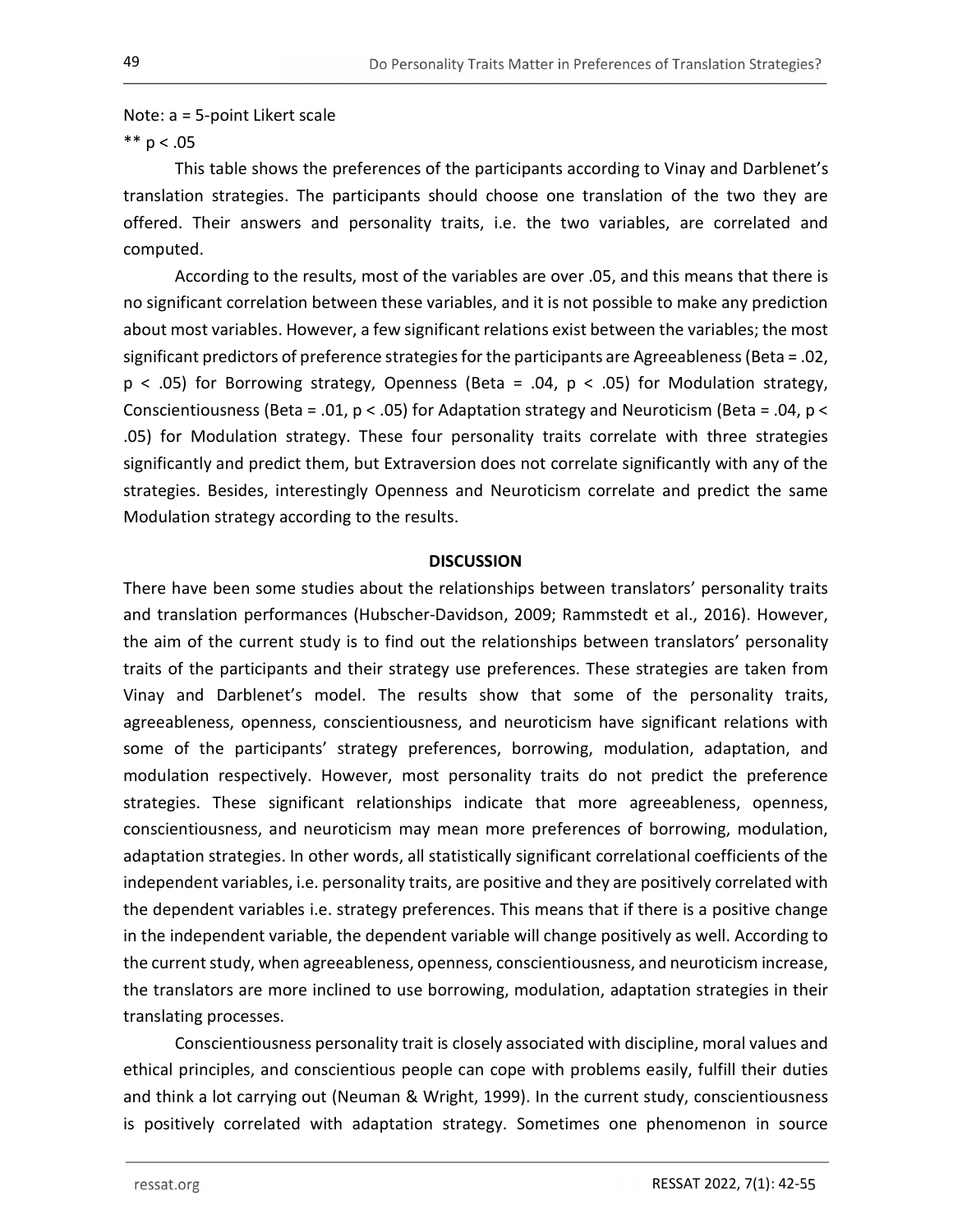language (SL) cannot be found in target language (TL) because of the cultural differences between two societies. In such cases adaptation can be applied to cultural changes because the adaptation is target oriented strategy. This positive relation between the conscientiousness and adaptation can be explained by the fact that conscientious people are eager to ponder a lot before translating, and faithful to ethical values. Therefore, when they feel that they cannot render the meaning in SL properly to TL, that there can be ambiguity in translation, they can apply adaptation strategy to carry the message in SL to TL in a familiar cultural context.

Vulnerability, self-consciousness, depression, impulsiveness, angry hostility, and anxiety are typical features of neuroticism (Barrick & Mount, 1991). According to Bruck and Allen (2003) being angry, tense, full of anxiety, depression, and worry, suffering from stress and negative emotions are among the behavior pathologies of neurotic individuals (Bruck and Allen, 2003). Since the neuroticism causes unfavorable feelings under negative and tense conditions, the performances of sign language interpreters are affected negatively during their interpretation processes by neuroticism (Bontempo et al.,2014). In the current study, neuroticism trait is positively correlated with modulation strategy. This means higher neuroticism predicts more modulation strategy in translation process. The meaning and accuracy of the source language can be saved and so, the translator can be more natural in modulation. Vinay and Darblenet (1995) suggest that modulation is "a touchstone of a good translator" (p. 246) where the viewpoint, perspective, and category of thought can diversify.

Modulation is another target-oriented strategy of Vinay and Darblenet and it requires a translation to be coherent and accepted in target language and its culture. Translators with high neuroticism may feel anxiety about not to be able to produce an acceptable and common translation in TL, and this reason may cause their applying the modulation strategy in translation process. Besides, nervousness and emotional consistency are common characteristics of neuroticism (Eysenck & Eysenck, 1975). While translating something, high neuroticism can trigger the emotions of the translator, and can urge her/him to be more fluent and natural in her/his translation in order to be read easily and naturally by the target language readers. This can be another reason for a translator to apply modulation strategy as well.

The personality trait openness is closely related with open-mindedness, curiosity for knowledge, values, aesthetics, fantasy, and learning new things (Barrick and Mount, 1991). Individuals with high level of openness have big originality, humor, and imagination (Friedman & Schustack, 1999). In the current study, openness trait is positively correlated with modulation strategy together with neuroticism. This significant correlation between the openness and the translation strategy of modulation also means higher openness predicts higher modulation strategy in translation process. Since modulation is another target-oriented strategy, and in modulation it is important for a translation to be coherent and accepted in target language and its culture, and translators with this personality trait are open to new experiences, they often do not prefer the primary version of a translation and look for alternative translation versions. In other words, it can be suggested that translators with higher openness diversify viewpoint,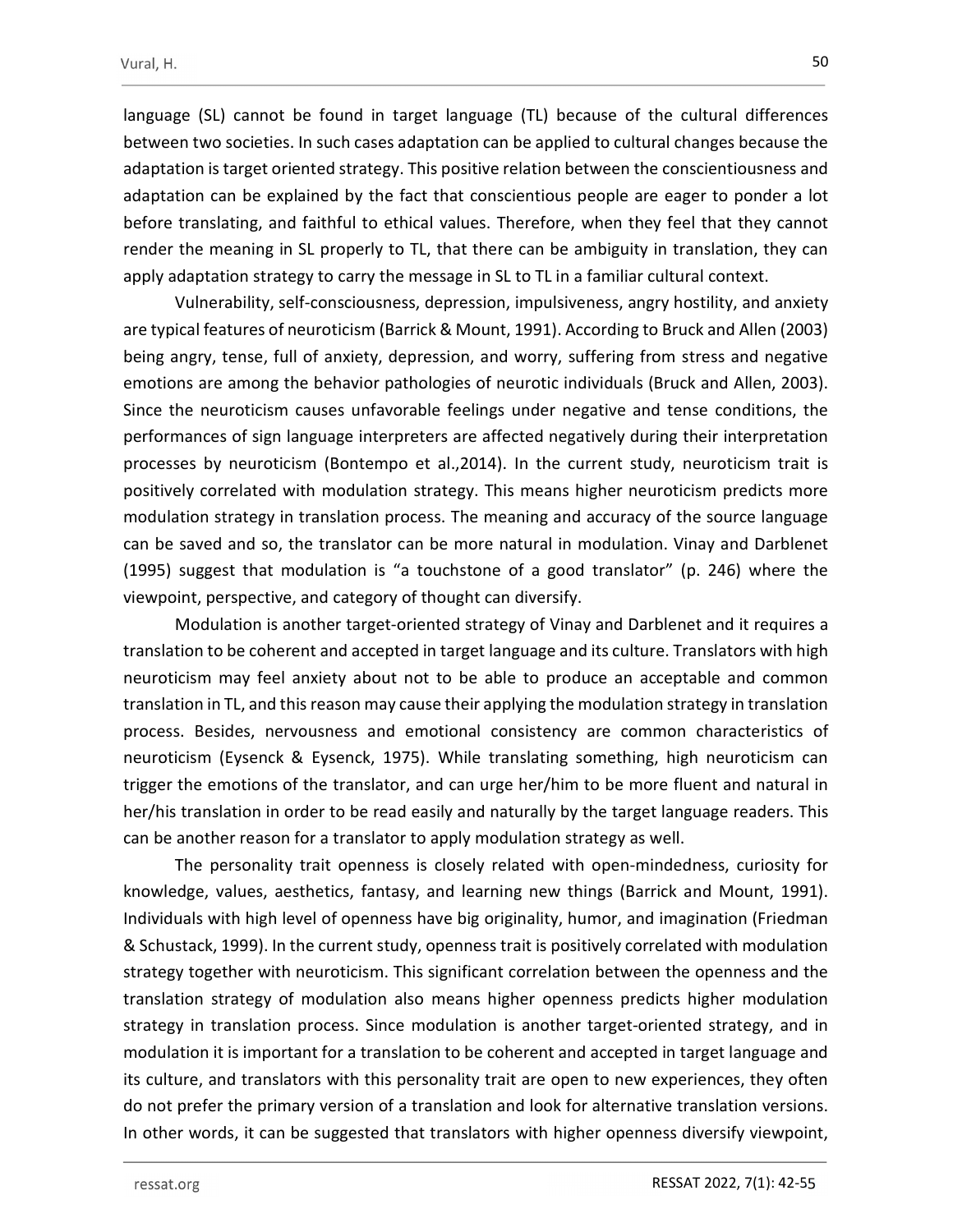perspective, and cognitive category of the source language while translating into target language. As mentioned above other features of this personality trait are open-mindedness, curiosity for knowledge and values. Therefore, translators with high openness may tend to find out new target equivalents from different viewpoint, perspectives, and cognitive categories. Besides, people with openness trait are tolerant, initiative, independent and biased to diversity to monotype (McCrae & Costa, 1997). Therefore, it can also be suggested that translators with higher openness may tend to find more unfamiliar equivalents of the expressions in SL in order to achieve variety and different perspectives for target readers. And also, in previous investigations the personality trait openness has a positive relationship with interpretation competence (Bontempo et al., 2014; Rammstedt et al., 2016).

However, according to the results, no significant relationship between extraversion and translation strategies of Vinay and Darblenet is determined. Generally, extraversion is associated with being energetic and productive in activities of foreign language learning (Ehrman, 2008). However, this factor cannot be applied to translation strategy preferences, and most probably, there are other factors than personality traits for them to affect their strategies in translation.

#### **CONCLUSION**

Outcomes such as job performance, and academic success are closely related to personality traits and some of these outcomes can be predicted by personality traits (John & Srivastava, 1999). According to the findings of the current study, there are significant relationships between agreeableness and participants' borrowing strategy preferences, openness for participants' modulation strategy preferences, conscientiousness for participants' adaptation strategy preferences, and neuroticism for participants' modulation strategy preferences. However, there is no significant relationship between extraversion and any of the translation strategies of Vinay and Darblenet. In other words, extraversion does not predict any translation strategies.

The thinking, acting, and feeling of an individual in an enduring style are characterized as personality; the results of the current study may prove this, because different individuals with different personality traits prefer different translation strategies. This study is in accordance with the previous studies where professional performances of people are influenced by their personalities.

The results of the current study also indicate that each translator has different and personal ways and styles of translating. These results are also aligned with the results of Reiss (2000) who indicates that personality traits of translators are important during translation training. The current study also shows that translator's feelings and mood are directly related to his performance and the quality of the translated text, and this is in accordance with Wuilmart's (2007) findings that translator's personality traits can be among the other factors that influence translator's preferences in target language.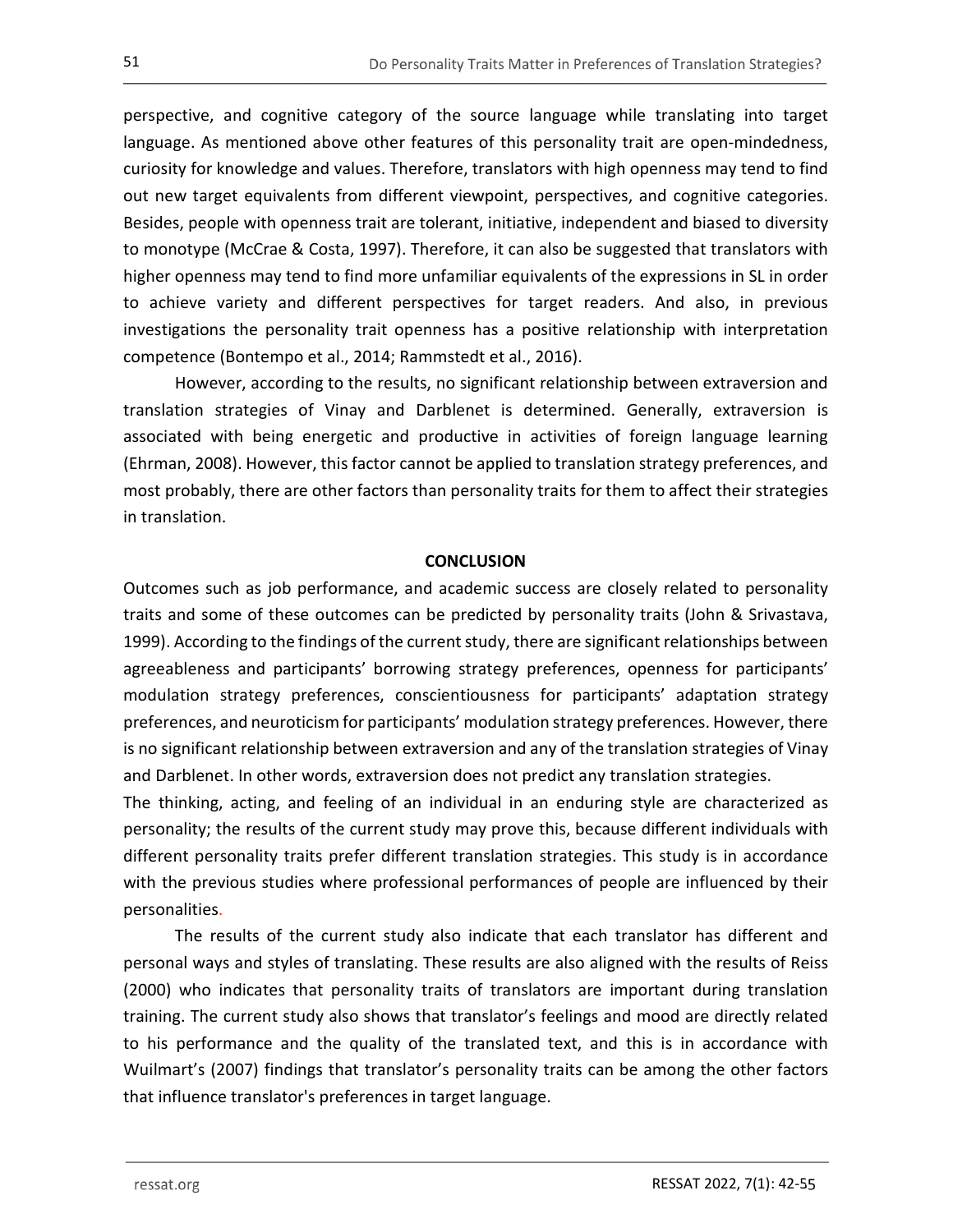The findings of the current study agree with Hubscher-Davidson' (2007) finding that there are significant relations between translators' personality traits and their behaviors and decision making in translation process. And according to the results of the current study it can be suggested that preferences, behaviors and success or failure of the translator in translation process are closely related with their personality traits. This finding is also in accordance with the Coba's (2007) finding that the translation process and the final products in target language may be affected by individual differences of the translators.

As for pedagogical implications the results show that there are strong personality elements affecting the translation and strategy preferences. Administrators, curriculum developers, material designers, and trainers of translation should take the personality traits of their students into consideration during translation education. These individual peculiarities and characteristics can be paid special attention during teaching and training period. Besides, the current study is limited to a group of translation students. Future investigations can be performed with different prospective translator groups with larger sample sizes.

#### **REFERENCES**

Avunduk, Y. (2021). The Relationship Between the Performance and the Perceived Stress of Employees. Research in Social Sciences and Technology, 6(1), 102-112.

https://doi.org/10.46303/ressat.2021.6<br>Babbie, E. R. (2015). The practice of social research. Nelson Education.

- Barrick, M. R., & Mount, M., K. (1991). The Big Five personality dimensions and job performance: A meta-analysis. Personnel Psychology, 44(1), 1-26.
- https://doi.org/10.1111/j.1744-6570.1991.tb00688.x Barrick, M. R., Mount, M. K., & Judge, T. A. (2001). Personality and performance at the beginning of the new millennium: What do we know and where do we go next? International Journal of Selection and assessment, 9(1-2), 9-30. https://doi.org/10.1111/1468-2389.00160
- Barrick, M. R. (2005). Yes, personality matters: Moving on to more important matters. Human performance, 18(4), 359-372. https://doi.org/10.1207/s15327043hup1804\_3
- Başok, E., & Sayer, P. (2020). Language Ideologies, Language Policies and their Translation into Fiscal Policies in the U.S. Perspectives of Language Education Community Stakeholders. Journal of Culture and Values in Education, 3(2), 54-80. https://doi.org/10.46303/jcve.2020.13
- Benet-Martinez, V., & John, O. P. (1998). Los Cinco Grandes across cultures and ethnic groups: Multitrait-multimethod analyses of the Big Five in Spanish and English. Journal of Personality and Social Psychology, 75(3), 729-750. https://doi.org/10.1037/0022- 3514.75.3.729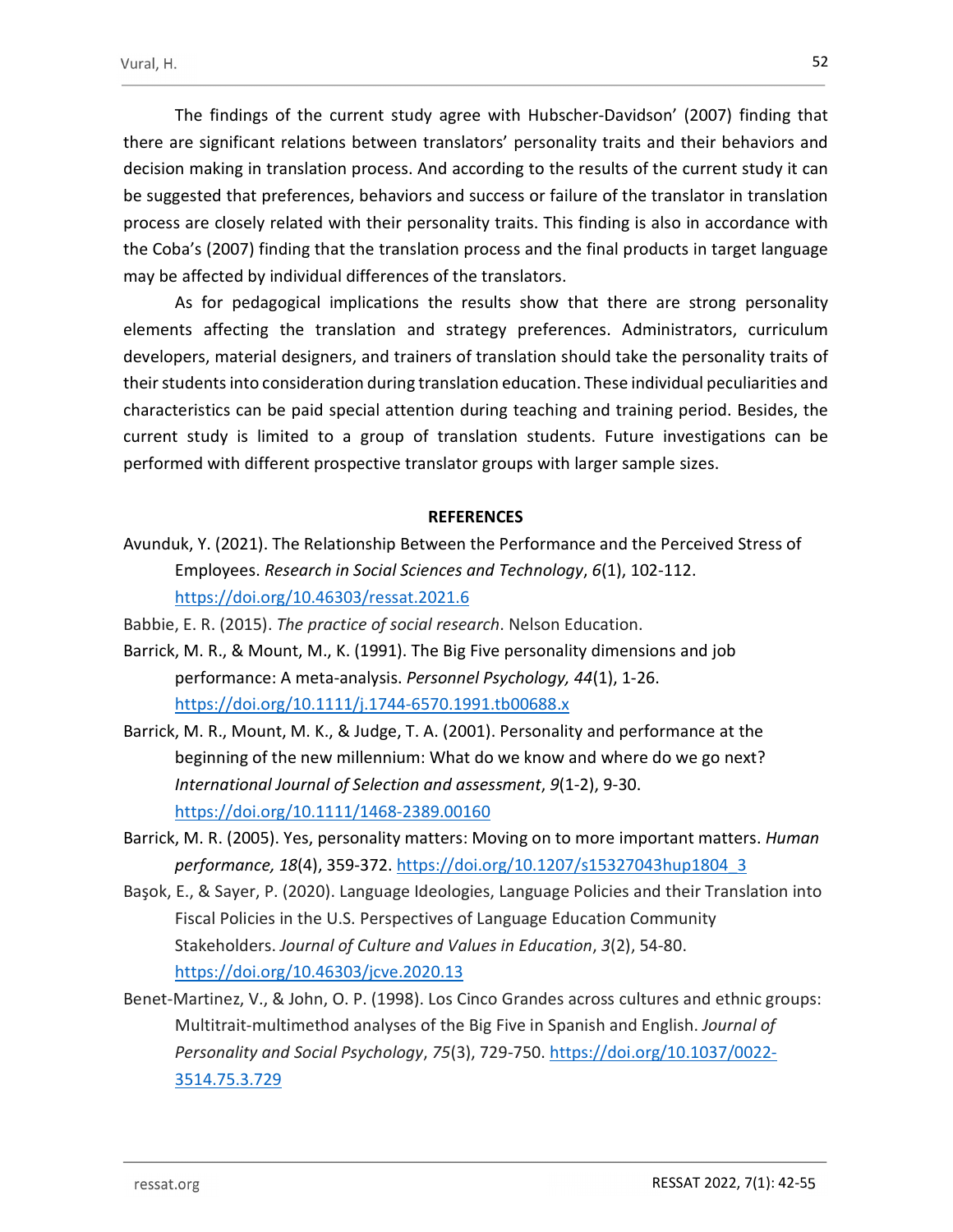- Bontempo, K., Napier, J., Hayes, L., & Brashear, V. (2014). Does personality matter? An international study of sign language interpreter disposition. Translation & Interpreting, <sup>6</sup>(1), 23-46. https://doi.org/10.12807/ti.106201.2014.a02 Bruck, C. S., & Allen, T. D. (2003). The relationship between Big Five personality traits, negative
- affectivity, type A behavior, and work–family conflict. Journal of Vocational Behavior,
- 63(3), 457-472. https://doi.org/10.1016/s0001-8791(02)00040-4<br>Coba, N. C. (2007). The Latina values scale: Translation and cultural adaptation. ProQuest.
- Cohen, L., Manion, L., & Morrison, K. (2013). Research methods in education. Routledge.
- Costa Jr, P. T., & McCrae, R. R. (1992). Revised NEO Personality Inventory (NEO-PI-R) and NEO Five-Factor Inventory (NEO-FFI) Professional Manual. Psychological Assessment Resources.
- Costa Jr, P. T., McCrae, R. R., & Kay, G. G. (1995). Persons, places, and personality: Career assessment using the Revised NEO Personality Inventory. Journal of Career Assessment, <sup>3</sup>(2), 123-139. https://doi.org/10.1177/106907279500300202 Dewaele, J. M., & Furnham, A. (1999). Personality and speech production: A pilot study of
- second language learners. Journal of Personality and Individual Differences, 28(2), 355– 365. https://doi.org/10.1016/S0191-8869(99)00106-3
- Ehrman, M. (2008). Personality and good language learners. In C. Griffiths (Ed.), Lessons from good language learners, (pp. 61-72). Cambridge: Cambridge University Press.
- Eysenck, H. J., & Eysenck, S. B. G. (1975). Manual of the Eysenck Personality Questionnaire. London: Hodder and Stoughton.
- Eysenck, H. J., & Eysenck, M. W. (1985). Personality and individual differences: A natural science approach. New York: Plenum Press.
- Field, A. (2018). Discovering statistics using IBM SPSS statistics. SAGE Publications.
- Friedman, H., S. & Schustack, M. W. (1999). Personality: Classic theories and modern research. USA: Allyn & Bacon.
- Gay, L. R., Mills, G. E., & Airasian, P. W. (2011). Educational research: Competencies for analysis and applications. Pearson Higher Ed.
- Gazioğlu, M., & Güner, B. (2021). Foreign Language Teachers' Intercultural Competence as a New Aspect of Professional Development. Journal of Culture and Values in Education, 4(2), 27-41. https://doi.org/10.46303/jcve.2021.3
- Guerra, M., Lopez, M., & Benavides, A. (2020). Funds of Identity and Education: The Journey of a Latina Educator from Linguistic Erasure to Linguistic Empowerment. Journal of Culture and Values in Education, 3(2), 100-119. https://doi.org/10.46303/jcve.2020.15
- Hubscher-Davidson, S. E. (2007). An empirical investigation into the effects of personality on the performance of French to English student translators [Doctoral dissertation, University of Bath]. https://researchportal.bath.ac.uk/en/studentTheses/an-empiricalinvestigation-into-the-effects-of-personality-on-the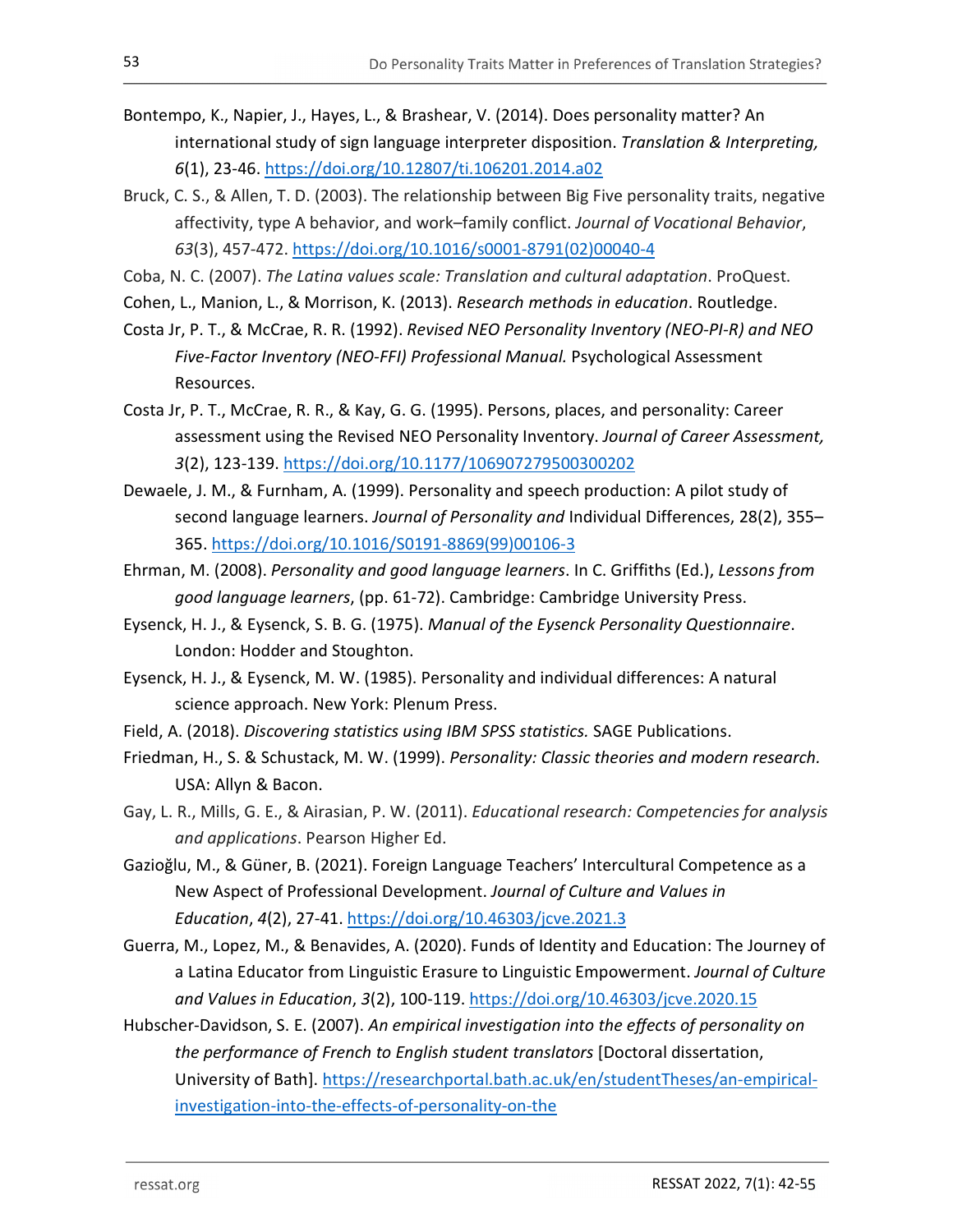- John, O. P., Donahue, E. M., & Kentle, R. L. (1991). The Big Five inventory-versions 4a and 54.<br>Berkeley: University of California, Berkeley, Institute of Personality and Social Research.
- John, O. P., & Srivastava, S. (1999). The Big Five trait taxonomy: History, measurement, and theoretical perspectives. Handbook of Personality: Theory and Research, 2(1999), 102- 138.
- Johnson, B., & Christensen, L. (2004). Educational research: Quantitative and qualitative approaches (2nd Ed.). Boston, MA: Ally & Bacon.
- Lounsbury, J. W., Park, S. H., Sundstrom, E., Williamson, J. M., & Pemberton, A. E. (2004). Personality, career satisfaction, and life satisfaction: Test of a directional model. Journal of Career Assessment, 12(4), 395-406. https://doi.org/10.1177/1069072704266658
- McCrae, R. R., & Costa Jr, P. T. (1997). Personality trait structure as a human universal. American Psychologist, 52(5), 509-516.
- Naresh, M. (2019). Marketing research an applied orientation ( $7<sup>th</sup>$  Ed.). Pearson Education, Inc.
- Neuman, G. A. & Wright, J. (1999). Team effectiveness: Beyond skills and cognitive ability. Journal of Applied Psychology, 84(3), 376-389. https://doi.org/10.1037/0021-
- 9010.84.3.376<br>O'Connor, M. C., & Paunonen, S. V. (2007). Big Five personality predictors of post-secondary academic performance. Personality and Individual differences, 43(5), 971-990. https://doi.org/10.1016/j.paid.2007.03.017<br>Ones, D., Dilchert, S., Viswesraran, C., & Judge, T. (2007). In support of personality assessment
- in organizational settings. Personnel Psychology, 60, 995-1027.
- https://doi.org/10.1111/j.1744-6570.2007.00099.x Patimo, D., & Lucero, M. B. (2021). Predictors of Success in Advance Higher Education: A Case in Northwest Samar State University, Philippines. Research in Social Sciences and Technology, 6(1), 40-52. https://doi.org/10.46303/ressat.2021.3
- Pfeiffer, T., Bertram, L., & Ioannidis, J. P. (2011). Quantifying selective reporting and the Proteus phenomenon for multiple datasets with similar bias. PLoS One, 6(3), e18362.
- Rammstedt, B., & John, O. P. (2005). Short version of the Big Five inventory (BFI-K): Development and validation of an economic inventory for assessment of the five factors of personality. Diagnostica, 51(4), 195-206.
- Rammstedt, B., & John, O. P. (2007). Measuring personality in one minute or less: A 10-item short version of the Big Five inventory in English and German. Journal of Research in Personality, 41(1), 203-212. https://doi.org/10.1016/j.jrp.2006.02.001<br>Rammstedt, B., Danner, D., & Martin, S. (2016). The association between personality and
- cognitive ability: Going beyond simple effects. Journal of Research in Personality, 62,<br>39-44. https://doi.org/10.1016/j.jrp.2016.03.005<br>Reiss, K. (2014). Translation criticism: The potentials and limitations: Categories a
- translation quality assessment Routledge.